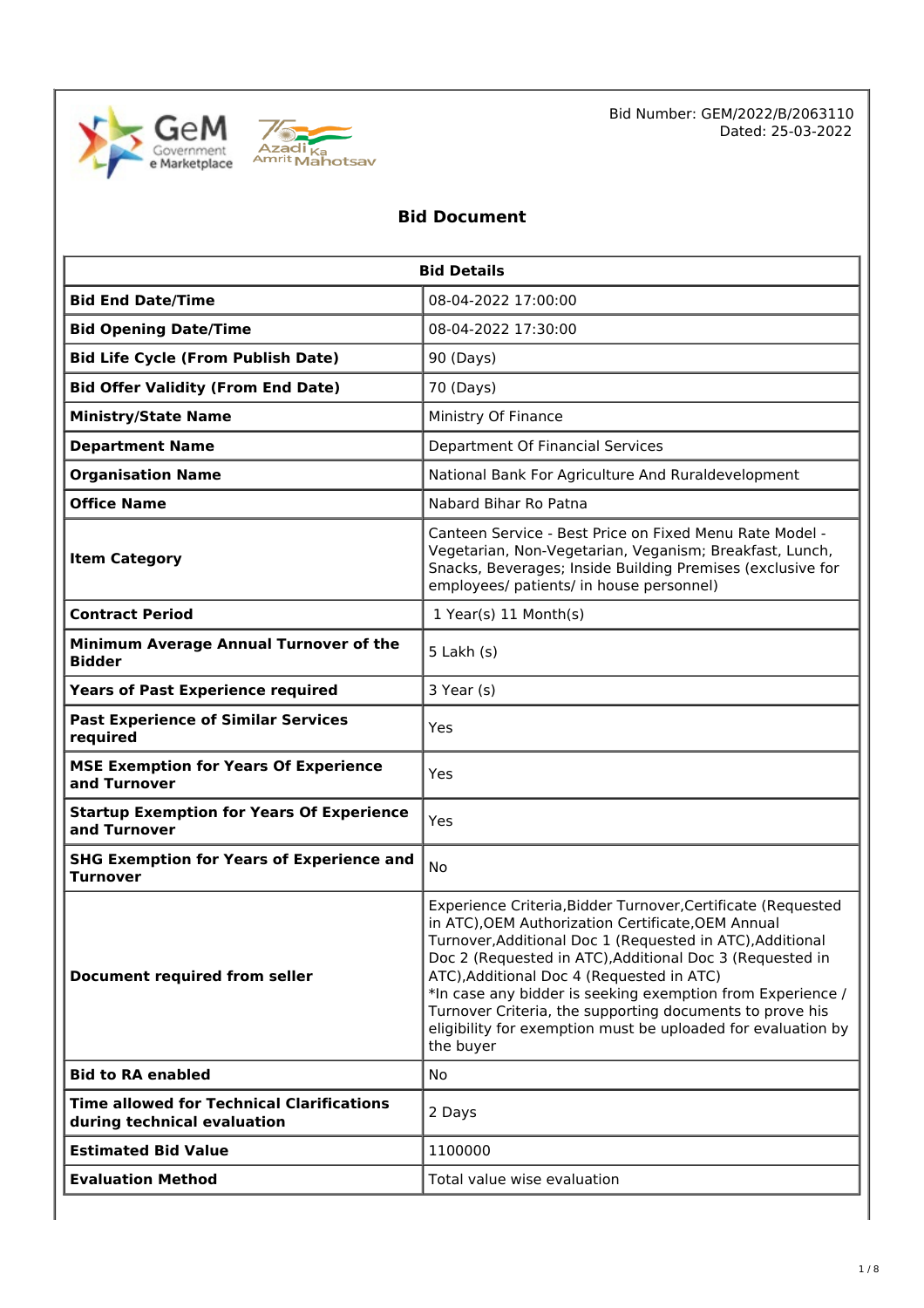### **EMD Detail**

| Advisory Bank     | ll AXIS BANK LTD |
|-------------------|------------------|
| EMD Percentage(%) | 4.00             |
| l EMD Amount      | 44000            |

## **ePBG Detail**

| Advisory Bank                       | ll AXIS BANK LTD |
|-------------------------------------|------------------|
| ePBG Percentage(%)                  | 5.00             |
| Duration of ePBG required (Months). | ⊥∠               |

(a). EMD EXEMPTION: The bidder seeking EMD exemption, must submit the valid supporting document for the relevant category as per GeM GTC with the bid. Under MSE category, only manufacturers for goods and Service Providers for Services are eligible for exemption from EMD. Traders are excluded from the purview of this Policy.

(b). EMD & Performance security should be in favour of Beneficiary, wherever it is applicable.

#### **Beneficiary:**

Manager NABARD BIHAR RO PATNA, Department of Financial Services, National Bank for Agriculture and RuralDevelopment, Ministry of Finance (Kameshwar Singh)

#### **Splitting**

Bid splitting not applied.

#### **MSE Purchase Preference**

| II MSE<br>5 - - - - - - -<br>'''<br>.<br>$-$<br>. | $\sim$<br>--<br>$ -$ |
|---------------------------------------------------|----------------------|
|---------------------------------------------------|----------------------|

1. If the bidder is a Micro or Small Enterprise as per latest definitions under MSME rules, the bidder shall be exempted from the requirement of "Bidder Turnover" criteria and "Experience Criteria". If the bidder is OEM of the offered products, it would also be exempted from the "OEM Average Turnover" criteria. In case any bidder is seeking exemption from Turnover / Experience Criteria, the supporting documents to prove his eligibility for exemption must be uploaded for evaluation by the buyer.

2. If the bidder is a Startup, the bidder shall be exempted from the requirement of "Bidder Turnover" criteria and "Experience Criteria". If the bidder is OEM of the offered products, it would also be exempted from the "OEM Average Turnover" criteria. In case any bidder is seeking exemption from Turnover / Experience Criteria, the supporting documents to prove his eligibility for exemption must be uploaded for evaluation by the buyer. 3. The minimum average annual financial turnover of the bidder during the last three years, ending on 31st March of the previous financial year, should be as indicated above in the bid document. Documentary evidence in the form of certified Audited Balance Sheets of relevant periods or a certificate from the Chartered Accountant / Cost Accountant indicating the turnover details for the relevant period shall be uploaded with the bid. In case the date of constitution / incorporation of the bidder is less than 3-year-old, the average turnover in respect of the completed financial years after the date of constitution shall be taken into account for this criteria. 4. Years of Past Experience required: The bidder must have experience for number of years as indicated above in bid data sheet (ending month of March prior to the bid opening) of providing similar type of services to any Central / State Govt Organization / PSU / Public Listed Company. Copies of relevant contracts / orders to be uploaded along with bid in support of having provided services during each of the Financial year. 5. Purchase preference to Micro and Small Enterprises (MSEs): Purchase preference will be given to MSEs as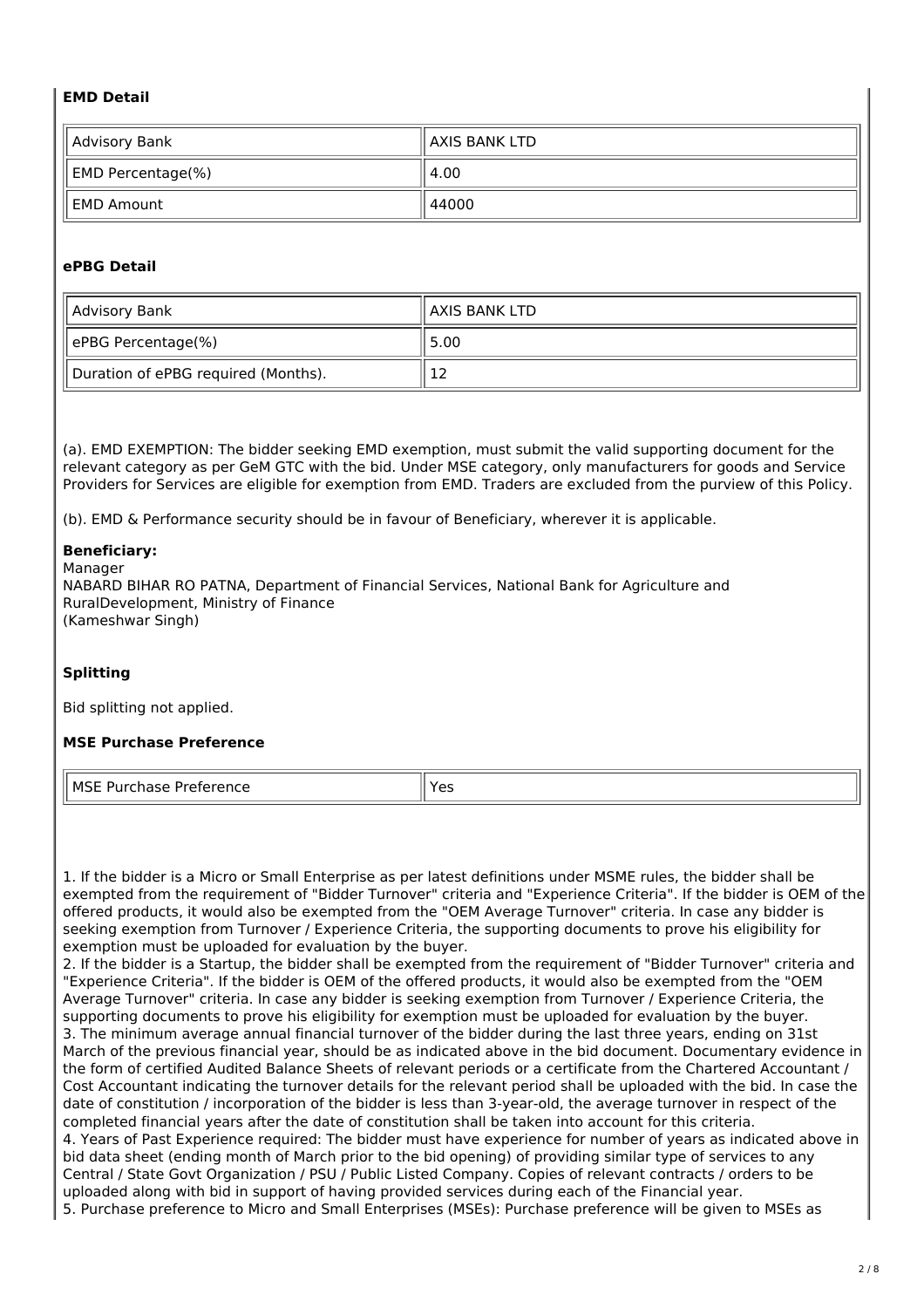defined in Public Procurement Policy for Micro and Small Enterprises (MSEs) Order, 2012 dated 23.03.2012 issued by Ministry of Micro, Small and Medium Enterprises and its subsequent Orders/Notifications issued by concerned Ministry. If the bidder wants to avail the Purchase preference for services, the bidder must be the Service provider of the offered Service. Relevant documentary evidence in this regard shall be uploaded along with the bid in respect of the offered service. If L-1 is not an MSE and MSE Service Provider (s) has/have quoted price within L-1+ 15% of margin of purchase preference /price band defined in relevant policy, then 100% order quantity will be awarded to such MSE bidder subject to acceptance of L1 bid price.

6. Estimated Bid Value indicated above is being declared solely for the purpose of guidance on EMD amount and for determining the Eligibility Criteria related to Turn Over, Past Performance and Project / Past Experience etc. This has no relevance or bearing on the price to be quoted by the bidders and is also not going to have any impact on bid participation. Also this is not going to be used as a criteria in determining reasonableness of quoted prices which would be determined by the buyer based on its own assessment of reasonableness and based on competitive prices received in Bid / RA process.

7. Past Experience of Similar Services: The Bidder must have successfully executed / completed at least one single order of 80 % of the Estimated Bid Value or 2 orders each of 50 % of the Estimated Bid Value or 3 orders each of 40 % of the Estimated Bid Value for similar service(s) in last three years to any Central / State Govt Organization / PSU / Public Listed Company. Copies of contracts / work orders and documentary evidence of successful execution / completion in support of Past Experience of Similar Services along with names, address and contact details of clients shall be uploaded with the bid for verification by the Buyer.

## **Additional Qualification/Data Required**

**Annual Turnover and Profit Requirement:**11 LAKH

**Number (up to 100%) of service provided in the past year to government agencies with minimum footfall.:**ONE

**Number (Up To 100%) Of contracts executed with business revenue of not less than xxx in A Single Contract To A Government Agency In The Past Three Years:**11 LAKH

**Minimum Years (Up To 5 Years) Of Experience in Related Field:**5 YEARS

**Geographic Presence In States:**BIHAR

**Canteen Staff:**1648040579.pdf

**Distribution/ Serving Style:**1648040582.pdf

**Specifications of Food Consumables (Brand, specific mandi, supplier store, Vegetables, Cooking Essentials, Packaged foods, food ingredients, etc):**1648040588.pdf

**Menu Items:**1648040591.pdf

**Scope of Work:**1648040618.pdf

#### **Pre Bid Detail(s)**

| Pre-Bid Date and Time | ' Pre-Bid Venue |
|-----------------------|-----------------|
| l 04-04-2022 16:00:00 | NABARD RO BIHAR |

**Canteen Service - Best Price On Fixed Menu Rate Model - Vegetarian, Non-Vegetarian, Veganism; Breakfast, Lunch, Snacks, Beverages; Inside Building Premises (exclusive For Employees/ Patients/ In House Personnel) ( 85 )**

#### **Technical Specifications**

| <b>Specification</b><br><b>Values</b> |                                      |
|---------------------------------------|--------------------------------------|
| Core                                  |                                      |
| Type of Diet                          | Vegetarian, Non-Vegetarian, Veganism |
| <sup> </sup>   Type of Meal           | Breakfast, Lunch, Snacks, Beverages  |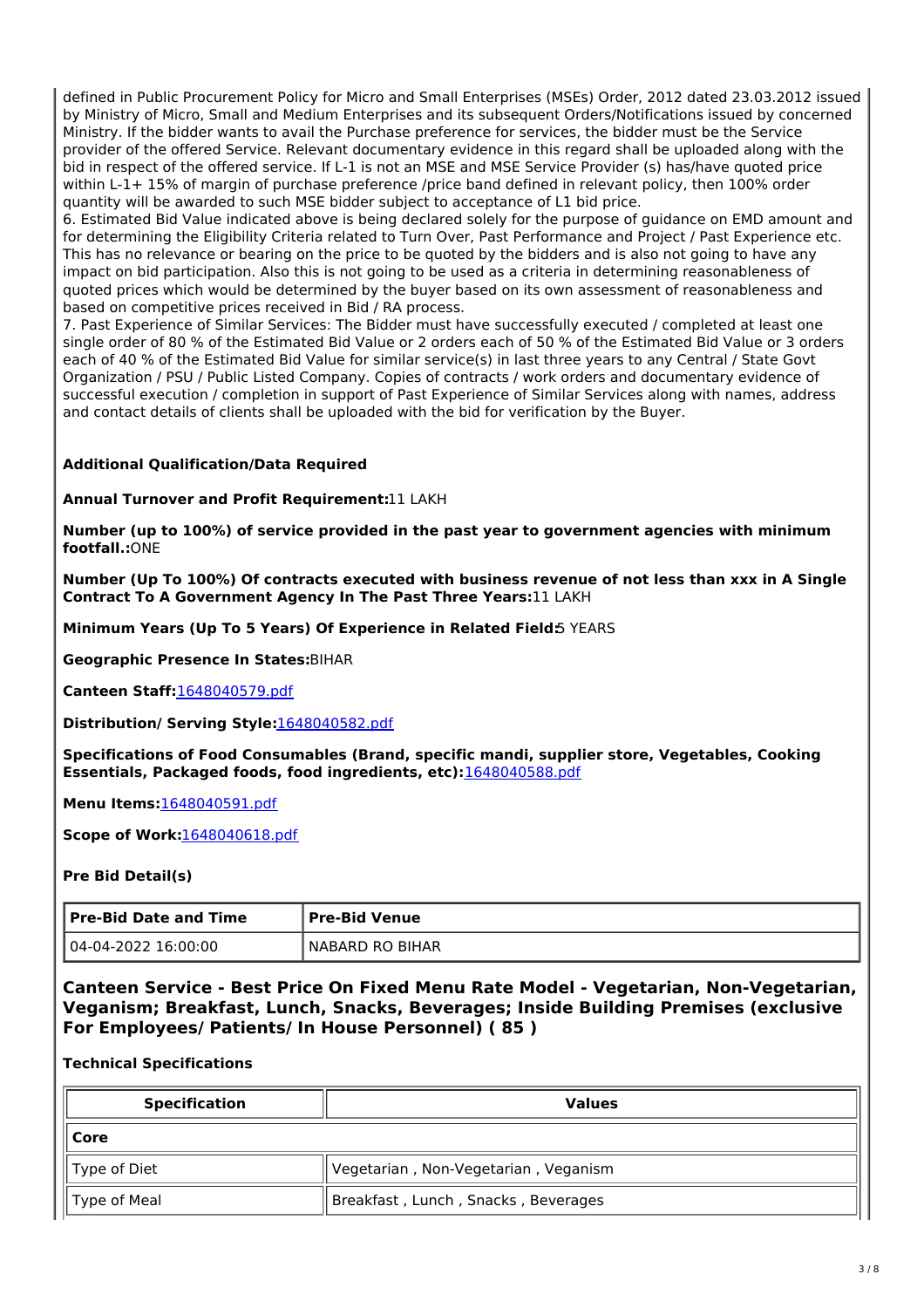| <b>Specification</b>                    | <b>Values</b>                                                                       |  |
|-----------------------------------------|-------------------------------------------------------------------------------------|--|
| Type of Canteen Space                   | Inside Building Premises (exclusive for employees/ patients/ in house<br>personnel) |  |
| <b>Electricity Charges</b>              | To be provided by Buyer                                                             |  |
| Cooking Gas Charges                     | To be provided by Service Provider                                                  |  |
| <b>Water Charges</b>                    | To be provided by Buyer                                                             |  |
| <b>Basic Furniture</b>                  | To be provided by Buyer                                                             |  |
| Canteen's Operational Days in a<br>week | 5 days a week                                                                       |  |
| <b>Cooking Equipments</b>               | To be provided by Buyer                                                             |  |
| <b>Essential Crockery</b>               | To be provided by Buyer                                                             |  |
| Canteen Staff                           | To be provided by Service Provider                                                  |  |
| Distribution/ Serving Style             | From single point - (canteen establishment)                                         |  |
| Uniform for Canteen Staff               | To be provided by Service Provider                                                  |  |
| Display Shelf                           | To be provided by Buyer                                                             |  |
| <b>Smart Vending Machines</b>           | To be provided by Buyer                                                             |  |
| Addon(s)                                |                                                                                     |  |
| <b>Additional Details</b>               |                                                                                     |  |
| <b>Canteen End Time</b>                 | 18:30                                                                               |  |
| <b>Canteen Start Time</b>               | 08:30                                                                               |  |

## **Additional Specification Documents**

## **Consignees/Reporting Officer and Quantity**

| S.No. | Consignee/Reporti<br>ng Officer | <b>Address</b>                                                                           | <b>Total No of</b><br>Employees/<br>Individuals/<br><b>Footfall to</b><br>be served<br>per day | <b>Additional</b><br>Requirement                                                                                                                             |
|-------|---------------------------------|------------------------------------------------------------------------------------------|------------------------------------------------------------------------------------------------|--------------------------------------------------------------------------------------------------------------------------------------------------------------|
|       | Kameshwar Singh                 | 800001, Maurya Lok Complex,<br>Block "B", 4th and 5th Floor,<br>Dak Bungalow Road, Patna | 85                                                                                             | • Total Canteen<br>Space (In Sqft) :<br>3000<br>Monthly License<br>$\bullet$<br>Fee: 500<br>• Duration in Months<br>: 23<br>• Working Days in a<br>Month: 22 |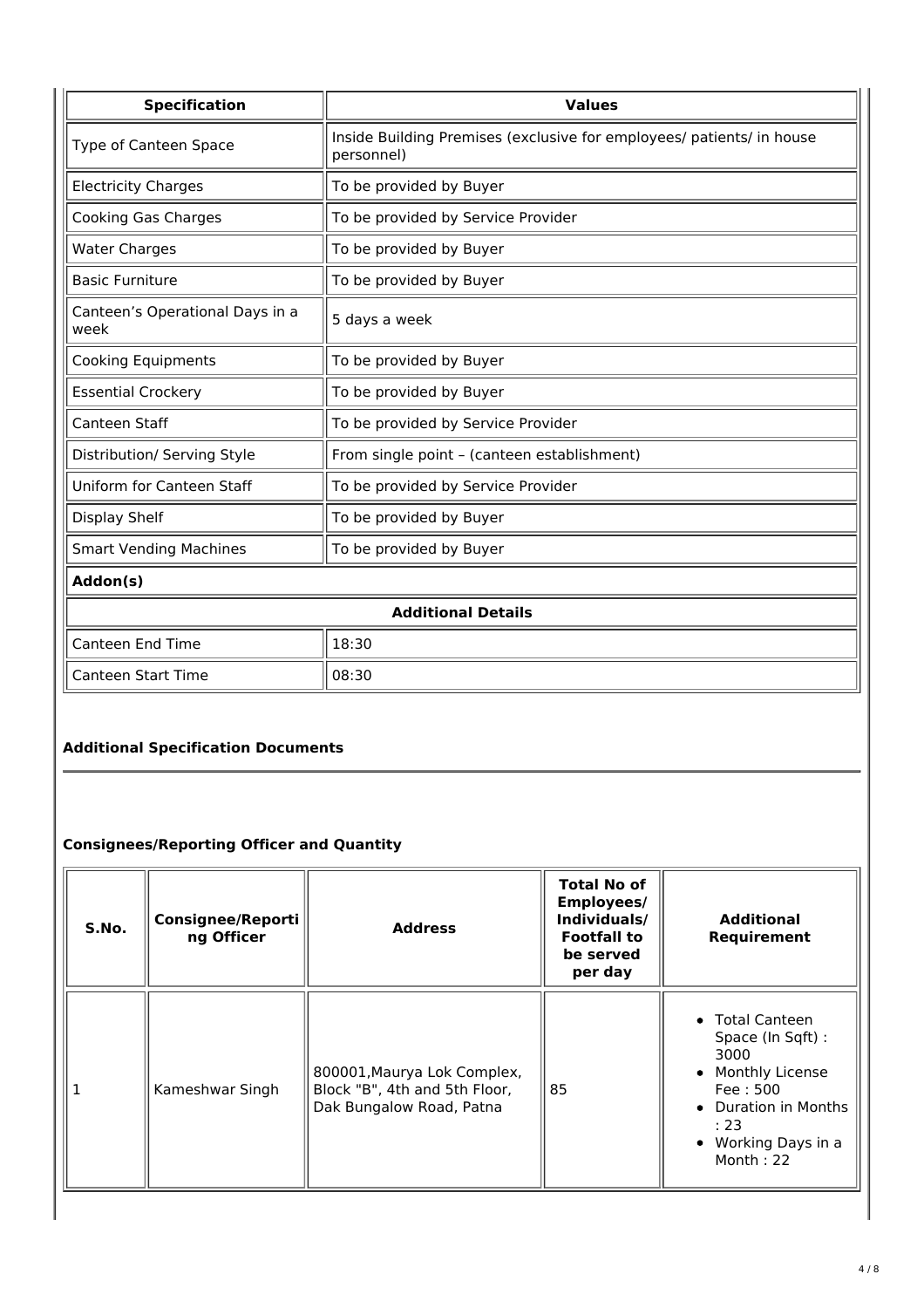## **Buyer Added Bid Specific Terms and Conditions**

### 1. **Generic**

Actual delivery (and Installation & Commissioning (if covered in scope of supply)) is to be done at following address NABARD REGIONAL OFFICE 4TH AND 5TH FLOOR B BLOCK MAURYALOK COMPLEX DAK BUNGLOW ROAD PATNA-800001.

## 2. **Generic**

**Bidder financial standing:** The bidder should not be under liquidation, court receivership or similar proceedings, should not be bankrupt. Bidder to upload undertaking to this effect with bid.

#### 3. **Generic**

Bidders shall quote only those products in the bid which are not obsolete in the market and has at least 2 years residual market life i.e. the offered product shall not be declared end-of-life by the OEM before this period.

#### 4. **Generic**

Bidders are advised to check applicable GST on their own before quoting. Buyer will not take any responsibility in this regards. GST reimbursement will be as per actuals or as per applicable rates (whichever is lower), subject to the maximum of quoted GST %.

#### 5. **Generic**

Buyer Organization specific Integrity Pact shall have to be complied by all bidders. Bidders shall have to upload scanned copy of signed integrity pact as per Buyer organizations policy along with bid. Click here to view the file

#### 6. **Generic**

**Consortium:** In case of Contracts, wherein the seller alone does not have necessary expertise, the seller can form consortium with other sellers for submission of the bid, with one of the consortium company as leader. However, each and every member of the consortium shall be equally responsible for the complete execution of the project contract. An undertaking to this effect is to be uploaded with bid.

## 7. **Generic**

Duration of the service contract may be extended up to 6 months beyond the initial contract duration (subject to satisfactory performance and mutual consent).

#### 8. **Generic**

**End User Certificate:** Wherever Bidders are insisting for End User Certificate from the Buyer, same shall be provided in Buyer's standard format only.

#### 9. **Generic**

For hazardous chemical/item, all precautionary measure as per regulation from the point of transportation/ handling/ storage/ safety/ health/ environment to be undertaken/ specified before dispatch. During dispatch, proper symbol for the hazard/ MSDS/ Batch No./ date of manufacturing/ Gross Weight/ Net Weight/ shelf Life etc are to be written/ printed/ pasted on the body of the packing.

## 10. **Generic**

Malicious Code Certificate:

The seller should upload following certificate in the bid:-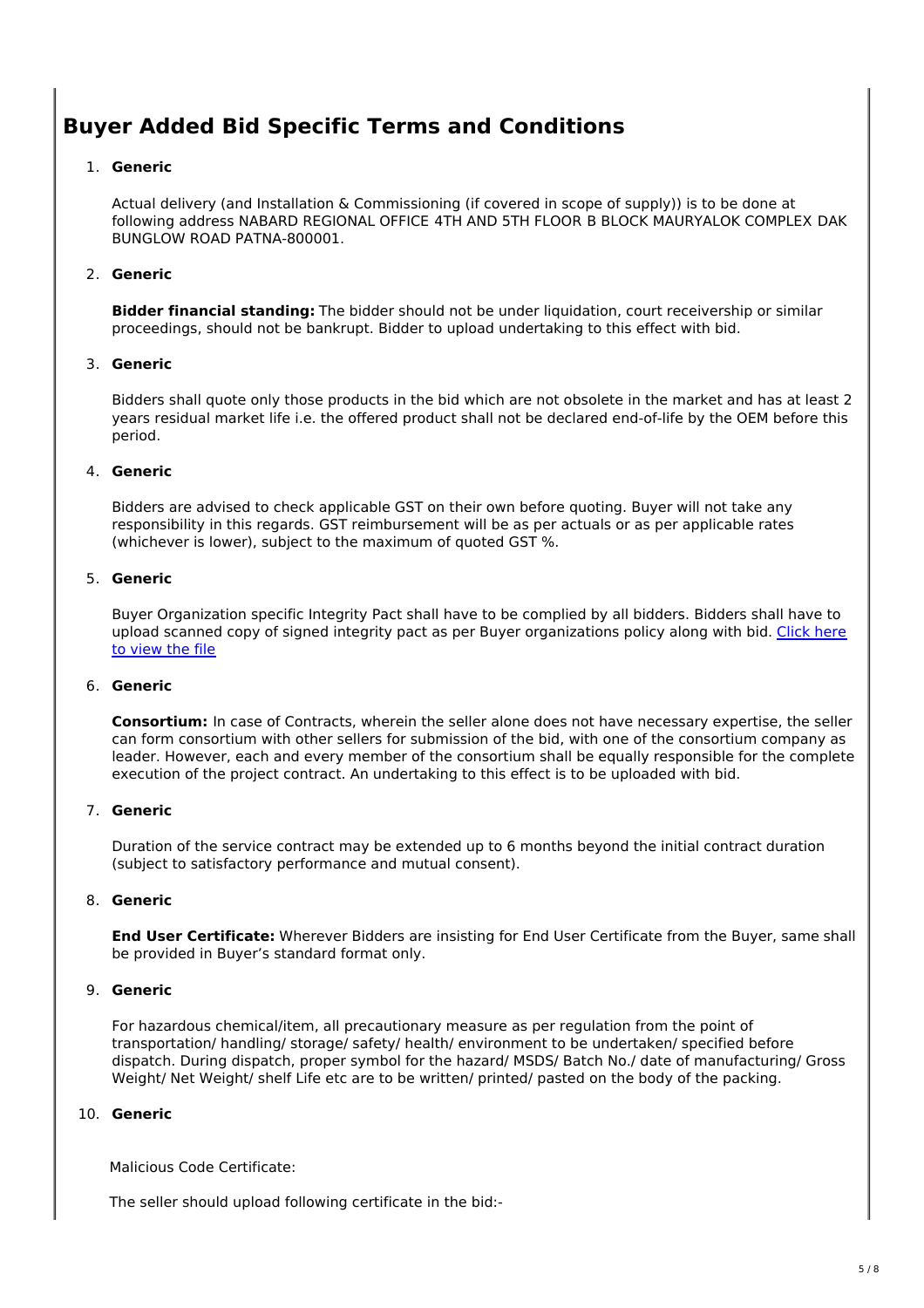(a) This is to certify that the Hardware and the Software being offered, as part of the contract, does not contain Embedded Malicious code that would activate procedures to :-

(i) Inhibit the desires and designed function of the equipment.

(ii) Cause physical damage to the user or equipment during the exploitation.

(iii) Tap information resident or transient in the equipment/network.

(b) The firm will be considered to be in breach of the procurement contract, in case physical damage, loss of information or infringements related to copyright and Intellectual Property Right (IPRs) are caused due to activation of any such malicious code in embedded software.

#### 11. **Generic**

OPTION CLAUSE: The Purchaser reserves the right to increase or decrease the quantity to be ordered up to 25 percent of bid quantity at the time of placement of contract. The purchaser also reserves the right to increase the ordered quantity by up to 25% of the contracted quantity during the currency of the contract at the contracted rates. Bidders are bound to accept the orders accordingly.

#### 12. **Generic**

Products supplied shall be nontoxic and harmless to health. In the case of toxic materials, Material Safety Data Sheet may be furnished along with the material.

#### 13. **Generic**

Supplier shall ensure that the Invoice is raised in the name of Consignee with GSTIN of Consignee only.

#### 14. **Generic**

1. The Seller shall not assign the Contract in whole or part without obtaining the prior written consent of buyer.

2. The Seller shall not sub-contract the Contract in whole or part to any entity without obtaining the prior written consent of buyer.

3. The Seller shall, notwithstanding the consent and assignment/sub-contract, remain jointly and severally liable and responsible to buyer together with the assignee/ sub-contractor, for and in respect of the due performance of the Contract and the Sellers obligations there under.

#### 15. **Generic**

**Upload Manufacturer authorization:** Wherever Authorised Distributors are submitting the bid, Manufacturers Authorisation Form (MAF)/Certificate with OEM details such as name, designation, address, e-mail Id and Phone No. required to be furnished along with the bid.

#### 16. **Generic**

WORLD BANK TERMS AND CONDITIONS: Special Terms and Conditions as defined by world bank at click here will also be applicable. APPLICABLE ONLY IN CASE OF WORLD BANK FUNDED PROJECTS.

## 17. **Generic**

Without prejudice to Buyer's right to price adjustment by way of discount or any other right or remedy available to Buyer, Buyer may terminate the Contract or any part thereof by a written notice to the Seller, if:

i) The Seller fails to comply with any material term of the Contract.

ii) The Seller informs Buyer of its inability to deliver the Material(s) or any part thereof within the stipulated Delivery Period or such inability otherwise becomes apparent.

iii) The Seller fails to deliver the Material(s) or any part thereof within the stipulated Delivery Period and/or to replace/rectify any rejected or defective Material(s) promptly.

iv) The Seller becomes bankrupt or goes into liquidation.

v) The Seller makes a general assignment for the benefit of creditors.

vi) A receiver is appointed for any substantial property owned by the Seller.

vii) The Seller has misrepresented to Buyer, acting on which misrepresentation Buyer has placed the Purchase Order on the Seller.

#### 18. **Generic**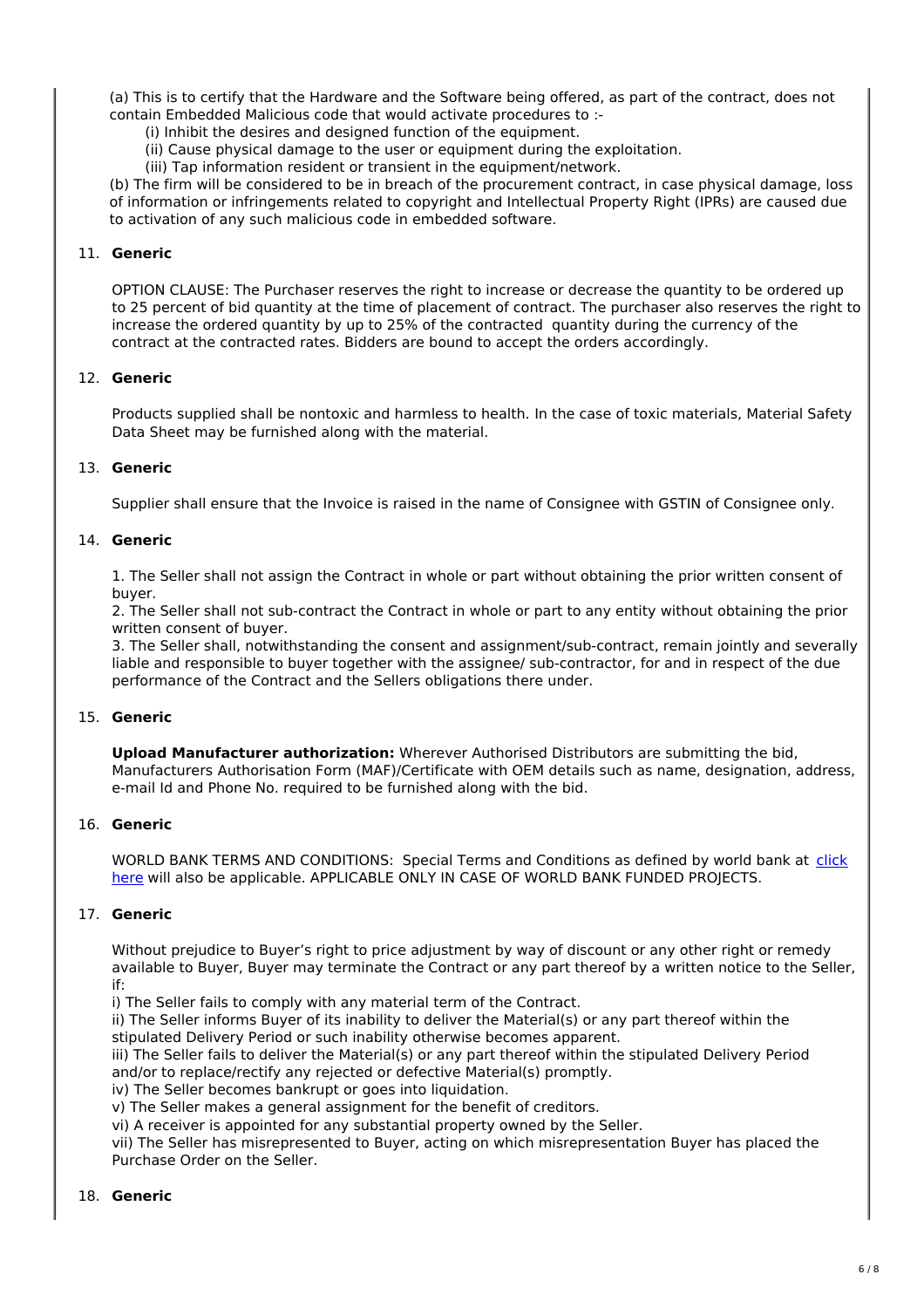While generating invoice in GeM portal, the seller must upload scanned copy of GST invoice and the screenshot of GST portal confirming payment of GST.

#### 19. **Certificates**

Bidder's offer is liable to be rejected if they don't upload any of the certificates / documents sought in the Bid document, ATC and Corrigendum if any.

#### 20. **Certificates**

ISO 9001: The bidder or the OEM of the offered products must have ISO 9001 certification.

#### 21. **Certificates**

Material Test Certificate Should Be Sent Along with The Supply. The Material Will Be Checked by Buyer's Lab & the Results of the Lab will be the Sole Criteria for Acceptance of the Item.

#### 22. **Forms of EMD and PBG**

Bidders can also submit the EMD with Payment online through RTGS / internet banking in Beneficiary name NATIONAL BANK FOR AGRICULTUAL AND RURAL DEVELOPMENT Account No. NABADMN25 IFSC Code NBRD0000002 Bank Name NABARD Branch address HEAD OFFICE MUMBAI. Bidder to indicate bid number and name of bidding entity in the transaction details field at the time of online transfer. Bidder has to upload scanned copy / proof of the Online Payment Transfer along with bid.

#### 23. **Forms of EMD and PBG**

Successful Bidder can submit the Performance Security in the form of Payment online through RTGS / internet banking also (besides PBG which is allowed as per GeM GTC). On-line payment shall be in Beneficiary name NATIONAL BANK FOR AGRICULTURE AND RURAL DEVELOPMENT Account No. NABADMN25 IFSC Code NBRD0000002 Bank Name NABARD Branch address HEAD OFFICE MUMBAI. Successful Bidder to indicate Contract number and name of Seller entity in the transaction details field at the time of on-line transfer. Bidder has to upload scanned copy / proof of the Online Payment Transfer in place of PBG within 15 days of award of contract.

#### 24. **Financial Criteria**

**NET WORTH:** Net Worth of the OEM should be positive as per the last audited financial statement.

#### 25. **Service & Support**

AVAILABILITY OF OFFICE OF SERVICE PROVIDER: An office of the Service Provider must be located in the state of Consignee. DOCUMENTARY EVIDENCE TO BE SUBMITTED.

#### 26. **Service & Support**

Dedicated /toll Free Telephone No. for Service Support : BIDDER/OEM must have Dedicated/toll Free Telephone No. for Service Support.

#### 27. **Service & Support**

Escalation Matrix For Service Support : Bidder/OEM must provide Escalation Matrix of Telephone Numbers for Service Support.

#### 28. **Service & Support**

The Service Provider is required to have at least 10 % of the required manpower on service provider's payroll for at least one year. Necessary documents relating to such manpower will be uploaded by the bidder for verification of the buyer. Such manpower will be part of total manpower to be provided by the Service Provider in case he gets the contract against this bid.